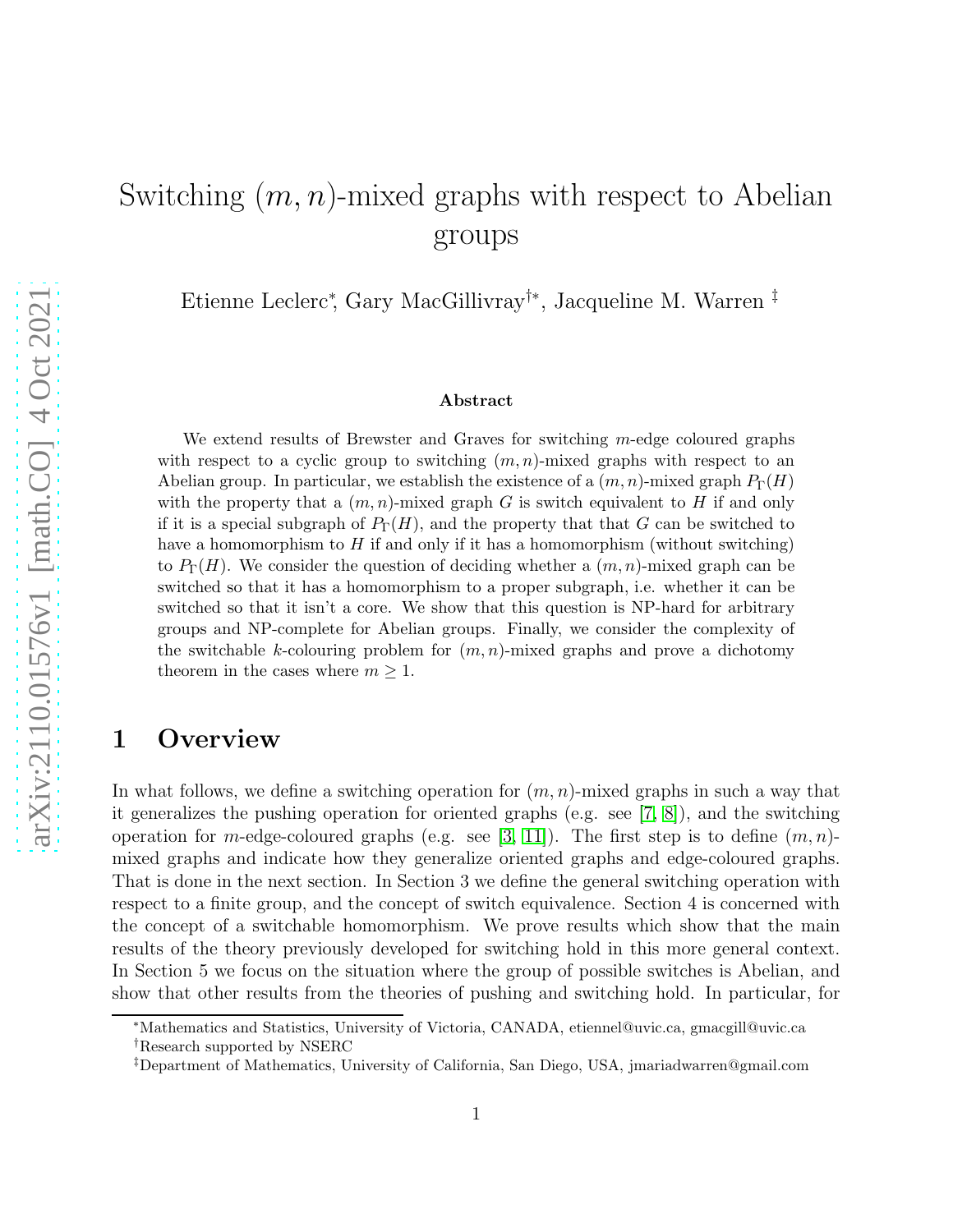each  $(m, n)$ -mixed graph H there is a special  $(m, n)$ -mixed graph  $P(H)$  such that G can be switched so that the resulting graph has a homomorphism to  $H$  if and only if there is a homomorphism of G to  $P(H)$ . This theorem extends and contains results from [\[3,](#page-12-2) [8,](#page-12-1) [11\]](#page-12-3). Section 6 is concerned with the concept of a switchable core. The main results include an extension of a result of Brewster and Graves  $[3]$  for switching m-edge-coloured graphs with respect to a cyclic group to switching  $(m, n)$ -mixed graphs with respect to an Abelian group, and determining the complexity of the problem of deciding whether is a given  $(m, n)$ -mixed graph is not a core. In the last section we consider the complexity of the k-colouring problem for  $(m, n)$ -mixed graphs. We prove a dichotomy theorem in the cases where  $m \geq 1$ .

# 2 Homomorphisms of  $(m, n)$ -mixed graphs

A *mixed graph* is an ordered triple  $G = (V(G), E(G), A(G))$ , where  $V(G)$  is a set of objects called *vertices*, E(G) is a set of unordered pairs of not necessarily distinct vertices called *edges*, and A(G) is a set of ordered pairs of not necessarily distinct vertices called *arcs*.

An (m, n)*-mixed graph* is a mixed graph in which each edge is assigned one of the m colours  $1, 2, \ldots, m$  and each arc is assigned one of the n colours  $1, 2, \ldots, n$ . For  $1 \leq i \leq m$ , let  $E_i(G)$  be the set of edges of colour i, and for  $1 \leq j \leq n$ , let  $A_i(G)$  be the set of arcs of *colour* j.

By definition, a mixed graph G is obtained from a simple undirected graph *underlying*(G) by choosing an orientation for some of its edges. A  $(m, n)$ -mixed graph H arises from a simple undirected graph *underlying* $(H)$  by choosing an orientation for some of its edges, and then a colour for each edge and each arc. It is possible to make a more general definition in which loops and multiple edges are allowed, but we will not do so. We consider only  $(m, n)$ -mixed graphs which arise from simple undirected graphs in the way described above.

When the context is clear we write V, E and A instead of  $V(G), E(G)$  and  $A(G)$ , respectively, and similarly for other subsets or parameters related to a graph.

Let G and H be  $(m, n)$ -mixed graphs. A *homomorphism* of G to H is a function f:  $V(G) \to V(H)$  such that if the edge  $ab \in E_i(G)$ , then  $f(a)f(b) \in E_i(H)$ , and if the arc  $ab \in A_i(G)$  then  $f(a)f(b) \in A_i(H)$ . If there is a homomorphism of G to H, we may write  $G \to H$ . A homomorphism  $G \to H$  preserves edges, arcs, and colours.

Observe that  $(1,0)$ -mixed graphs are undirected graphs,  $(m,0)$ -mixed graphs are m-edgecoloured graphs, and  $(0, 1)$ -mixed graphs are directed graphs. The definition of homomorphism given above restricts to the usual definition in each of these cases. The  $(m, n)$ -mixed graphs and homomorphisms between them were first introduced in [\[10\]](#page-12-4) as a means of unifying the seemingly parallel theories of homomorphisms of oriented graphs and homomorphisms of 2-edge-coloured graphs: quite often statements that hold for oriented graphs, for example, also hold for 2-edge-coloured graphs with virtually the same proof (e.g. see [\[9\]](#page-12-5)). In such cases it is reasonable to look for a general theorem about  $(m, n)$ -mixed graphs that contains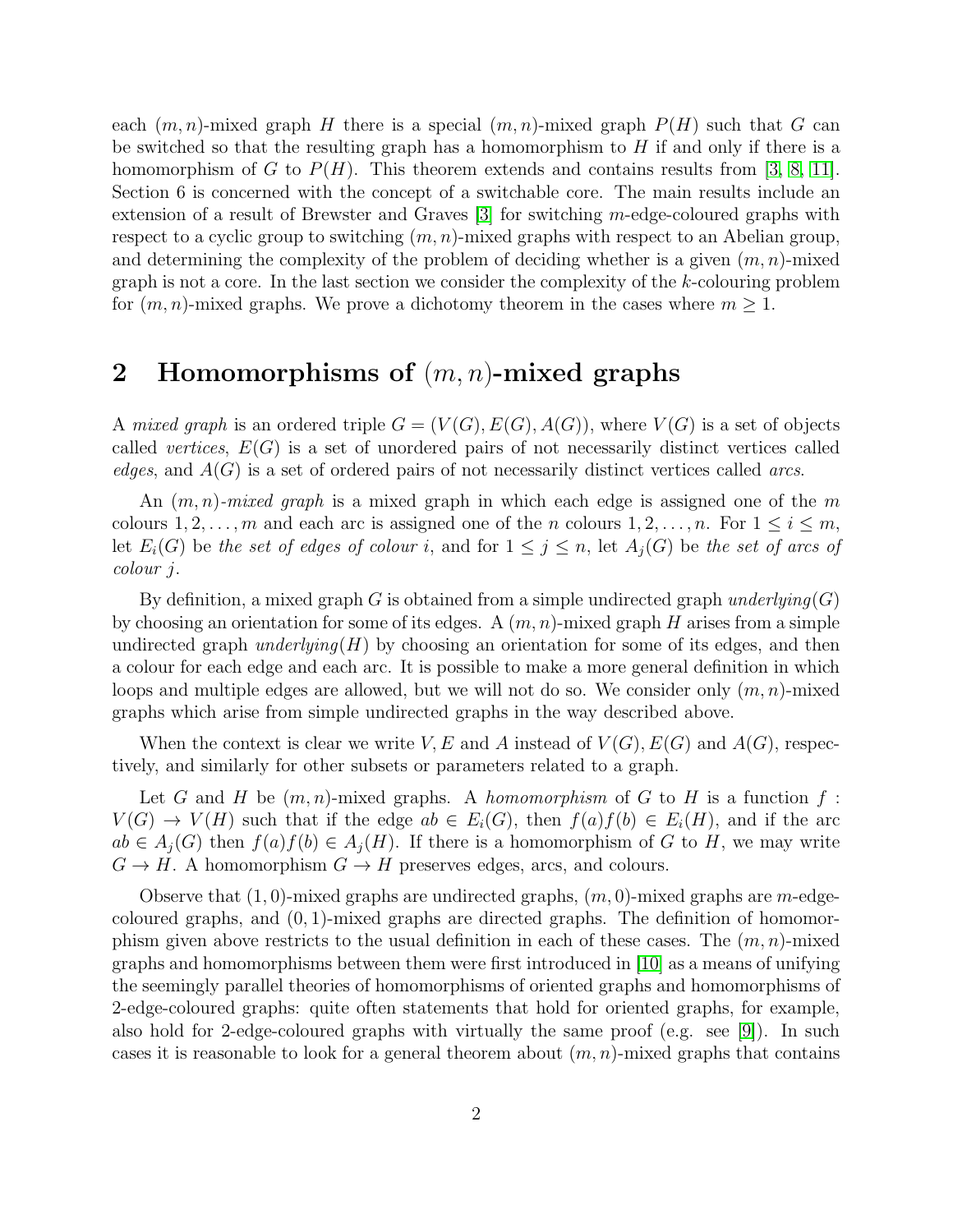these statements as special cases (for example, see [\[10\]](#page-12-4)).

## 3 Switching and switch equivalence

We now define the switching operation on a  $(m, n)$ -mixed graph G. Let  $\phi \in S_m$ ,  $\psi \in S_n$ , and  $\pi = (p_1, p_2, \ldots, p_n) \in (\mathbb{Z}_2)^n$ . Informally, for the ordered triple  $\gamma = (\phi, \psi, \pi)$  and  $v \in V$ , define *switching at v with respect to*  $\gamma$  to be the operation that transforms G into the  $(m, n)$ -mixed graph  $G^{(v,\gamma)}$  by permuting colours of the edges incident with v according to  $\phi$ , the colours of the arcs incident with v according to  $\psi$ , and reversing the orientation of arcs of colour j incident with v if and only if  $p_j = 1$ . Arc reversals are imagined as happening at the same time as colour changes. Edges can only switch colours with edges, and arcs can only switch colours with arcs. If vv is a loop (edge or arc), then the permutation  $\phi$  or  $\psi$  is applied twice because there are two incidences with  $v$ . Thus, edges of colour  $i$  joining distinct vertices in G have colour  $\phi(i)$  in  $G^{(v,\gamma)}$ , arcs of colour j joining distinct vertices in G have colour  $\psi(j)$ in  $G^{(v,\gamma)}$  and their orientation is reversed if and only if  $p_j = 1$ . Edge loops in G of colour i have colour  $\phi(\phi(i))$  in  $G^{(v,\gamma)}$ , and arc loops in G of colour i have colour  $\psi(\psi(i))$  in  $G^{(v,\gamma)}$ 

It follows from the definition of the wreath product  $S_2 \wr S_n$  (also known as the hyperoctahedral group) that the collection of all possible switches that can be applied at vertices of a  $(m, n)$ -mixed graph is naturally isomorphic to the direct product pf  $S_m$  with the wreath product  $S_m \otimes (S_2 \wr S_n)$ . As an aside, it is known that the hyperoctahedral group is the automorphism group of the *n*-dimensional hypercube  $[6]$ .

If the permutation group  $\Gamma$  is a subgroup of  $S_m \otimes (S_2 \wr S_n)$ , then we will call  $\Gamma$  a  $(m, n)$ *switching group*.

Let G be a  $(m, n)$ -mixed graph and  $\Gamma$  be a  $(m, n)$ -switching group. A *switching pair* is an ordered pair  $(v, \gamma)$ , where  $v \in V$  and  $\gamma \in \Gamma$ , Given a sequence of switching pairs  $S = (v_1, \gamma_1), (v_2, \gamma_2), \ldots, (v_t, \gamma_t)$ , where  $v_i \in V$  and  $\gamma_i \in \Gamma$  for  $i = 1, 2, \ldots, t$ , we recursively define

$$
G^{\mathcal{S}} = G^{(v_1,\gamma_1),(v_2,\gamma_2),...,(v_t,\gamma_t)} = (G^{(v_1,\gamma_1)})^{(v_2,\gamma_2),(v_3,\gamma_3),...,(v_t,\gamma_t)}
$$

.

.

<span id="page-2-0"></span>**Proposition 3.1.** Let  $X = \{v_1, v_2, \ldots, v_t\}$  be an independent set in the  $(m, n)$ -mixed graph G, and let  $\Gamma$  be a  $(m, n)$ -switching group. Then for any permutation  $\pi$  of the elements of X *and any*  $\gamma \in \Gamma$ *,* 

$$
G^{(v_1,\gamma),(v_2,\gamma),...,v_t,\gamma)} = G^{(\pi(v_1),\gamma),(\pi(v_2),\gamma),...,(\pi(v_t),\gamma)}
$$

**Proof.** Since X is an independent set, the colour of each edge or arc is affected by at most one switch. Therefore the order in which the switches are applies does not matter.  $\Box$ 

Let  $\Gamma$  be a  $(m, n)$ -switching group. The relation  $\sim_{\Gamma}$  on the set of all  $(m, n)$ -mixed graphs defined by  $G \sim_{\Gamma} H$  if and only if there is a finite sequence S of switching pairs such that  $G^S = H$  is an equivalence relation. When  $G \sim_{\Gamma} H$  we say that G and H are Γ-switch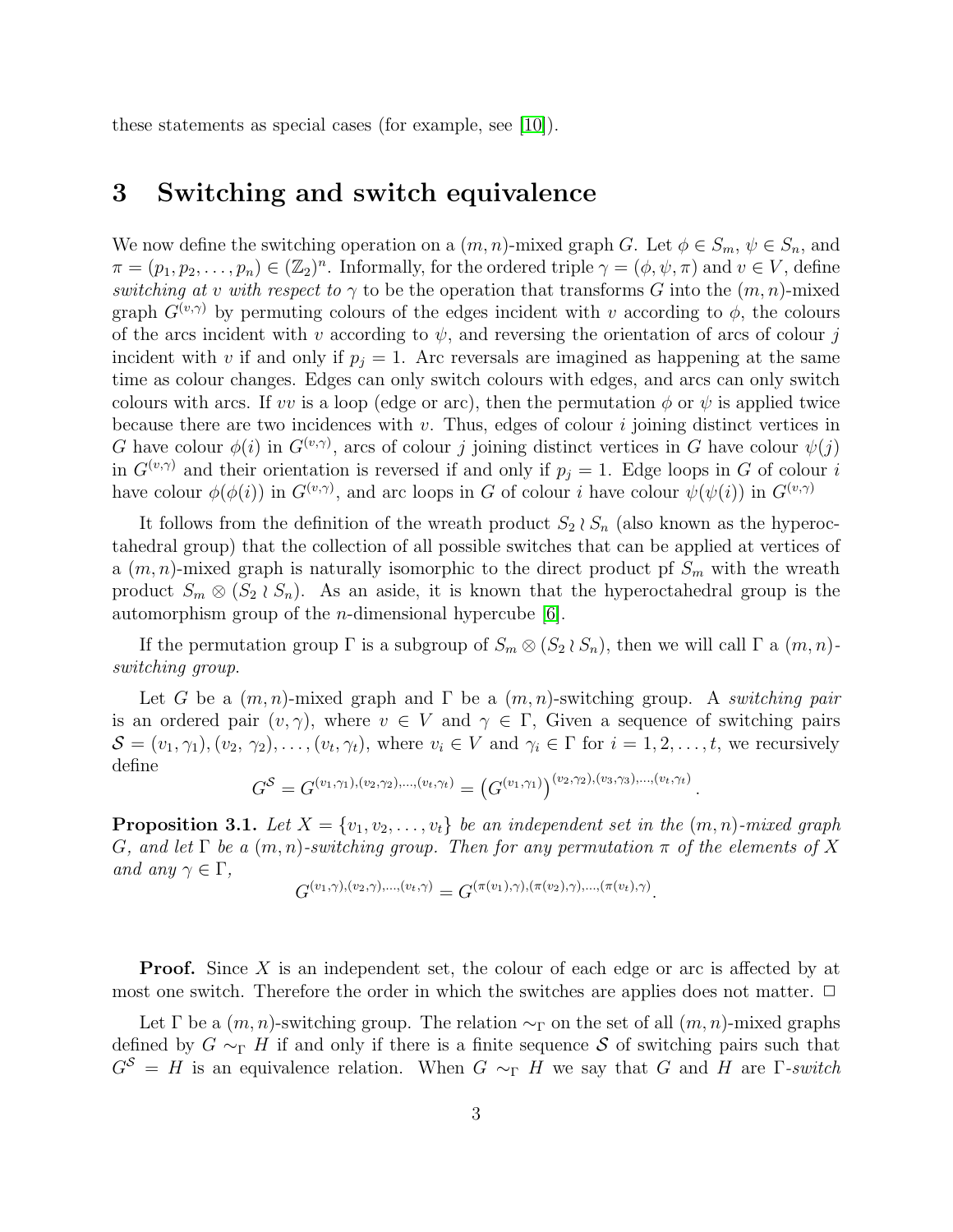*equivalent*. The Γ*-switching equivalence class of the* (m, n)*-mixed graph* G is denoted by  $[G]_Γ.$ 

# 4 Switchable Homomorphisms

Let G and H be (m, n)-mixed graphs. We say that there is a Γ*-switchable homomorphism* of G to H if there is a homomorphism from some element  $G' \in [G]_{\Gamma}$  to H. If some such homomorphism f exists, we say that G *is* Γ*-switchably homomorphic* to H, and write f :  $G \longrightarrow H$ . We write  $G \longrightarrow H$  when the existence of a homomorphism matters, and its name does not.

Our definition for Γ-switching restricts to the definitions given in [\[3,](#page-12-2) [8,](#page-12-1) [11\]](#page-12-3) for switching or pushing in the case of  $(m, 0)$  or  $(0, 1)$  graphs. In the former case,  $\Gamma$  consists of elements of the form  $(\phi, e, e)$ , where e is the identity element of the relevant group. In the latter case, Γ consists of the two elements  $(e, e, 0)$  and  $(e, e, 1)$ . Our definition of a Γ-switchable homomorphism thus naturally restricts to the previous definitions of switching and pushing.

<span id="page-3-2"></span>**Observation 4.1.** Let G and H be  $(m, n)$ -mixed graphs and let  $\Gamma$  be a  $(m, n)$ -switching *group.* A  $\Gamma$  *switchable homomorphism of* G *to* H *is a homomorphism of underlying* $(G)$  *to underlying*(H)*.*

We will show that Γ-switchable homomorphisms compose. Some easy consequences of the definitions above are recorded first.

<span id="page-3-0"></span>**Observation 4.2.** Let G and H be  $(m, n)$ -mixed graphs, and let  $\Gamma$  be a  $(m, n)$ -switching *group. Then*

- *1. if*  $G \in [H]_F$ *, then*  $G \rightarrow H$ *;*
- 2. *if*  $G \to H$ *, then*  $G \to H$ *;*
- *3. if*  $F$  *is a subgraph of*  $G$  *and*  $G \underset{\Gamma}{\to} H$ *, then*  $F \underset{\Gamma}{\to} H$ *.*

<span id="page-3-1"></span>**Proposition 4.3.** *Let*  $F, G$  *and*  $H$  *be*  $(m, n)$ *-mixed graphs, and let*  $\Gamma$  *be*  $a$   $(m, n)$ *-switching group.* If  $G \rightharpoonup_{\Gamma} H$  and  $H \rightharpoonup_{\Gamma} F$ , then  $G \rightharpoonup_{\Gamma} F$ .

*Proof.* Let  $G' \in [G]_\Gamma$  be such that  $g: G' \to H$  is a homomorphism, and  $H' \in [H]_\Gamma$  be such that  $h : H' \to F$  is a homomorphism. We show that there exists  $G'' \in [G]_{\Gamma}$  such that  $(h \circ g) : G'' \to F.$ 

By hypothesis, there is a sequence of switching pairs  $S = (v_1, \gamma_1), (v_2, \gamma_2), \ldots, (v_t, \gamma_t)$  such that  $H^{\mathcal{S}} = H'$ . Let G'' be the  $(m, n)$ -mixed graph arising from applying  $\gamma_1$  to all elements of  $g^{-1}(v_1)$  in  $V(G')$ , then  $\gamma_2$  to all elements of  $g^{-1}(x_2)$  in  $V(G')$ , and so on. (Since g is a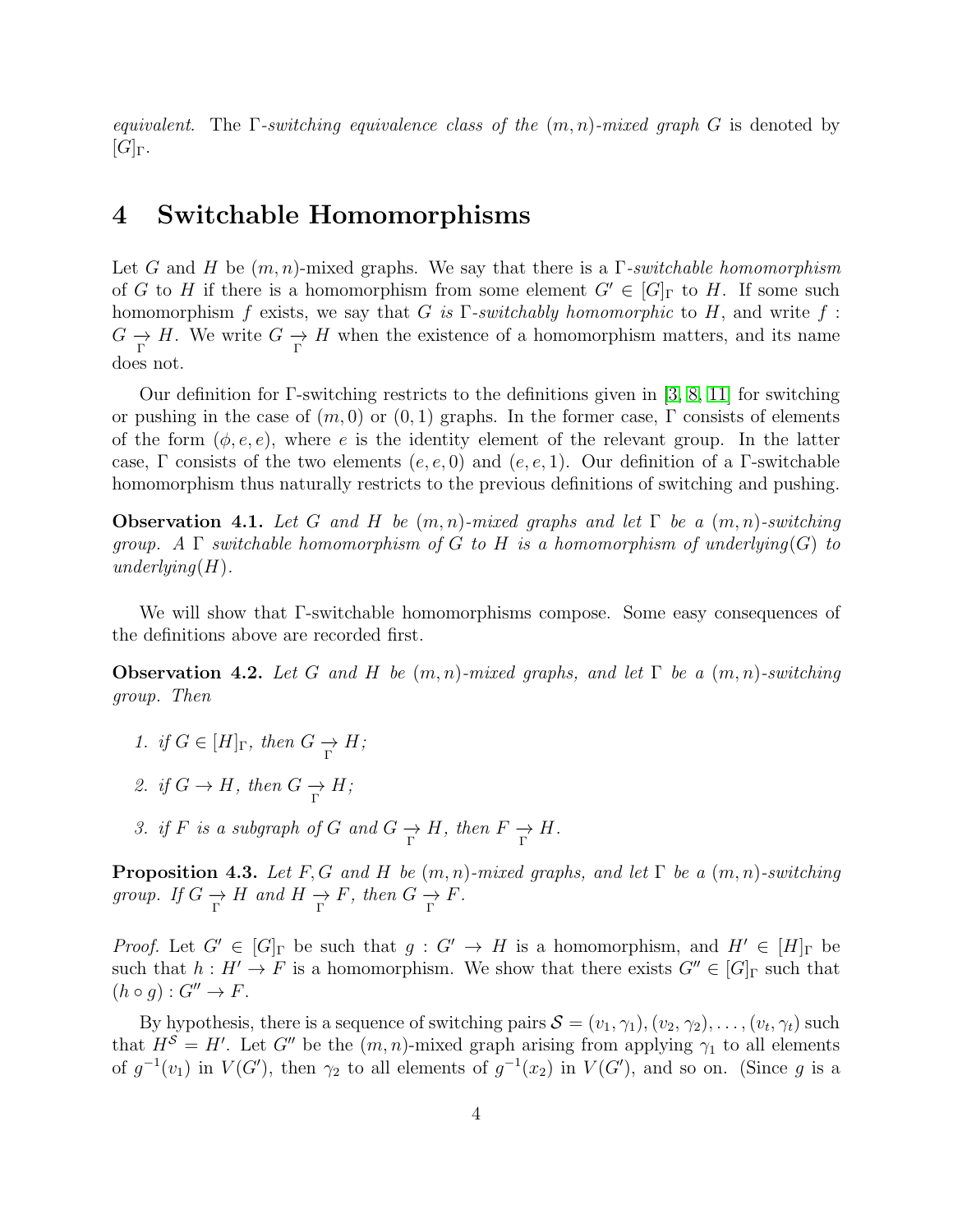homomorphism, each set  $g^{-1}(v_i)$  is independent in G'. Hence by Proposition [3.1](#page-2-0) the order in which the switches are applied to the elements of this set does not matter.)

We claim that  $(h \circ g) : G'' \to H'$  is a homomorphism. Suppose  $xy \in E_i(G')$  and  $xy \in E_i(G'')$ . We know  $g(x)g(y) \in E_i(H)$ . The edge xy is acted on by exactly the same permutations, in exactly the same order, in the formation of  $G''$  from  $G'$  as is the edge  $g(x)g(y)$  in the formation of H' from H. Therefore  $g(x)g(y) \in E<sub>j</sub>(H')$  and, since h is a homomorphism,  $h(g(x))h(g(y)) \in E_j(F)$ . The argument is similar when  $xy \in A_i(G')$ . Thus,  $h \circ q$  is a homomorphism of  $G''$  to F.  $\Box$ 

We conclude this section by establishing some other useful properties of Γ-switchable homomorphisms.

**Theorem 4.4.** Let G and H be  $(m, n)$ -mixed graphs, and let  $\Gamma$  be a  $(m, n)$ -switching group. *If*  $G \rightarrow H$ *, then* 

- *1.*  $G' \rightarrow H$  *for any*  $G' \in [G]$ <sub>Γ</sub>;
- 2. for any  $H' \in [H]_{\Gamma}$  there exists  $G' \in [G]_{\Gamma}$  such that  $G' \to H'$ .

*Proof.* Statement 1 is immediate from the definition of a Γ-switchable homomorphism, Observation [4.2](#page-3-0) and Proposition [4.3.](#page-3-1)

We now prove statement 2. Let  $h: G \to H$  be a homomorphism. Since  $H' \in [H]_{\Gamma}$ , there exists a sequence of switching pairs  $S = (v_1, \gamma_1), (v_2, \gamma_2), \ldots, (v_t, \gamma_t)$  such that  $H^S = H'$ . The result now follows (as in Proposition [4.3\)](#page-3-1) by letting  $G'$  be the  $(m, n)$ -mixed graph arising from applying  $\gamma_1$  to all elements of  $h^{-1}(x_1)$ , then  $\gamma_2$  to all elements of  $h^{-1}(x_2)$ , and so on. The mapping  $h: G' \to H'$  is a homomorphism.  $\Box$ 

Corollary 4.5. Let G and H be  $(m, n)$ -mixed graphs, and let  $\Gamma$  be a  $(m, n)$ -switching group. *If*  $G \to H$ *, then for all*  $G' \in [G]$  *and*  $H' \in [H]$  *we have*  $G' \to H'$ *.* 

Notice that the statement: *"if*  $G \to H$  *is a homomorphism and*  $G' \in [G]_F$ , then there *exists*  $H' \in [H]_{\Gamma}$  *such that*  $G' \to H'$ ." is false. Consider the 2-edge coloured graph G consisting of four vertices and two edges, so that each vertex has degree 1, and each edge is in  $E_0$ . Then,  $G \to H$ , where H consists of two vertices joined by an edge in  $E_0$ . Let  $\Gamma = S_2$ , and G' be obtained from G by switching so that one of the edges is in  $E_1$ . Then  $G' \in [G]_{\Gamma}$ , but there is no  $H' \in [H]_{\Gamma}$  such that  $G' \to H'$ .

## 5 Switching with respect to an Abelian group

In this section we show that results of Brewster and Graves  $\lvert 3 \rvert$  about switching m-edgecoloured graphs with respect to a cyclic group extend to switching  $(m, n)$ -mixed graphs with respect to an Abelian group.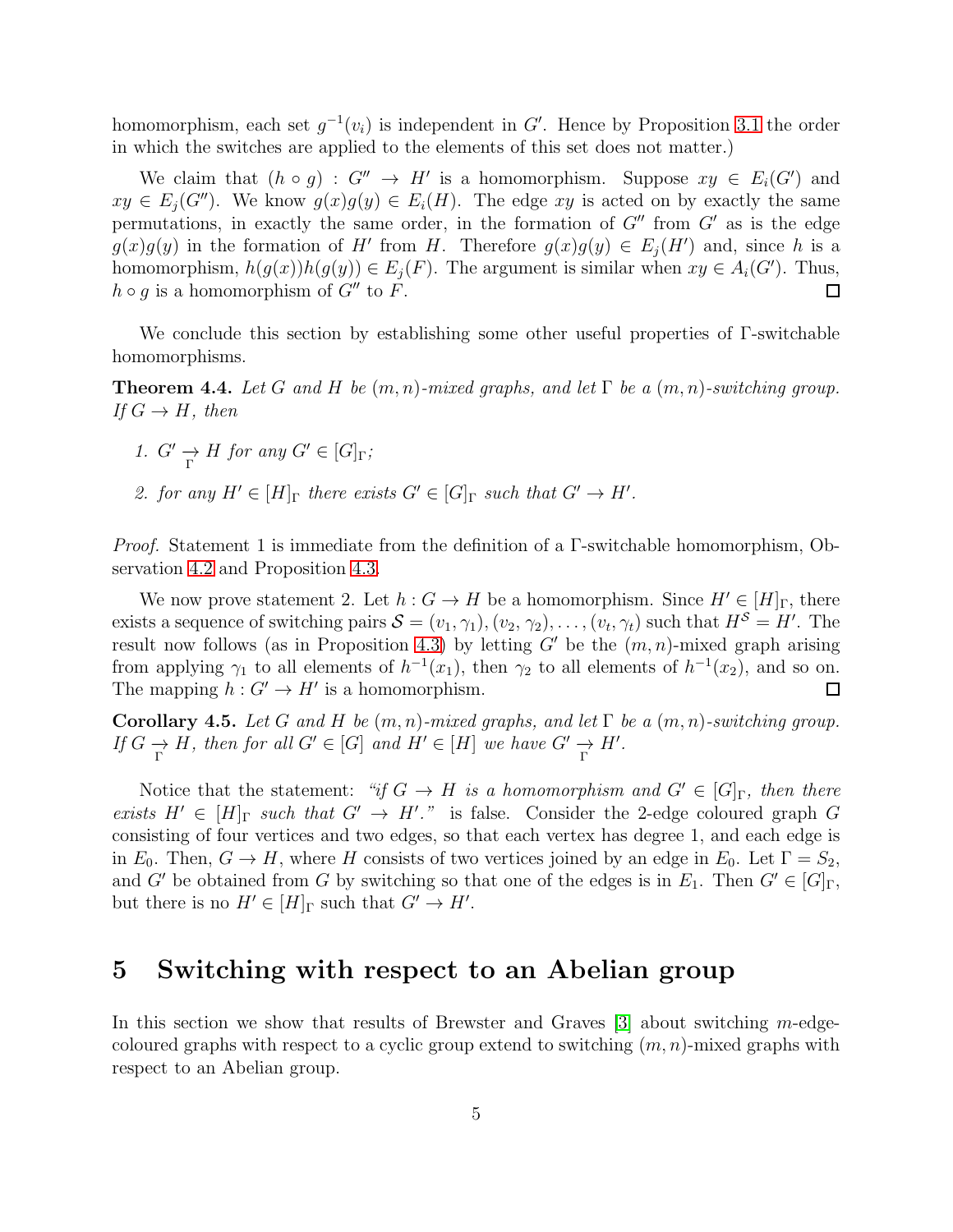If the  $(m, n)$ -switching group  $\Gamma$  is Abelian, then the order in which switches are applied at the vertices of the  $(m, n)$ -mixed graph G does not matter. We may therefore assume that there is exactly one switch (which may be the with respect to the identity) applied at each vertex of G and regard all switches as being applied simultaneously. Thus the question of deciding whether  $(m, n)$ -mixed graphs G and H are Γ-switch equivalent is a finite question. By contrast, when  $\Gamma$  is non-Abelian it is not clear how many switches are required to transform  $G$  into  $H$ , if it is possible to do so.

Let  $\Gamma$  be an Abelian  $(m, n)$ -switching group, and G be a  $(m, n)$ -mixed graph. The  $\Gamma$ *switching graph of* G is the  $(m, n)$ -mixed graph  $P_{\Gamma}(G)$  with vertex set  $V(P_{\Gamma}(G)) = V(G) \times \Gamma$ , and edges and arcs defined as follows:

- 1. If  $xy \in E_i(G)$  and  $\gamma_1 = (\phi_1, \psi_1, \pi_1)$  and  $\gamma_2 \in (\phi_2, \psi_2, \pi_2)$  are in  $\Gamma$ , then  $(x, \gamma_1)(y, \gamma_2) \in$  $E_r(P_\Gamma(G))$ , where  $r = \phi_1(i)\phi_2(i)$ .
- 2. If  $xy \in A_j(G)$  and  $\gamma_1 = (\phi_1, \psi_1, \pi_1)$  and  $\gamma_2 = (\phi_2, \psi_2, \pi_2)$  are in  $\Gamma$ , where  $\pi_1 =$  $(p_{1,1}, p_{1,2}, \ldots, p_{1,n})$  and  $\pi_2 = (p_{2,1}, p_{2,2}, \ldots, p_{2,n})$ , then
	- (a) if  $p_{1,i} = p_{2,i}$ , then  $(x, \gamma_1)(y, \gamma_2) \in E_s(P_{\Gamma}(G))$ , where  $s = \psi_1(j)\psi_2(j)$ , and
	- (b) if  $p_{1,j} \neq p_{2,j}$ , then  $(y, \gamma_2)(x, \gamma_1) \in E_s(P_{\Gamma}(G))$ , where  $s = \psi_1(j)\psi_2(j)$ .

**Observation 5.1.** Let G and H be  $(m, n)$ -mixed graphs and let  $\Gamma$  be an Abelian  $(m, n)$ *switching group.* If G *is a subgraph* H, then  $P_{\Gamma}(G)$  *is a subgraph of*  $P_{\Gamma}(H)$ *.* 

We now show that, as in the cases of oriented graphs and the pushing operation, or m-edge coloured graphs and switching with respect to a cyclic group, the  $\Gamma$ -switching graph gives a representation of  $[G]_{\Gamma}$ .

Let  $\Gamma$  be an Abelian  $(m, n)$ -switching group. Let  $\mathcal{S} = (v_1, \gamma_1), (v_2, \gamma_2), \ldots, (v_t, \gamma_t)$  be a sequence of switching pairs such that each vertex of the  $(m, n)$ -mixed graph G is the first component of exactly one ordered pair in S. Then, there is a natural isomorphism of  $G<sup>S</sup>$ to the subgraph of  $P_{\Gamma}(G)$  induced by  $\{(v_i, \gamma_i) : 1 \leq i \leq t\}$ . In particular, the subgraph of  $P_{\Gamma}(G)$  induced by  $\{(x, e) : x \in V(G)\}\$ is isomorphic to G.

Define a *transversal subgraph* of  $P_{\Gamma}(G)$  to be a subgraph of  $P_{\Gamma}(G)$  induced by a transversal of the collection of the  $|V(G)|$  sets  $S_x = \{(x, \gamma) : \gamma \in \Gamma\}, x \in V(G)\}.$ 

**Observation 5.2.** Let G be a  $(m, n)$ -mixed graph. Then  $G' \in [G]_{\Gamma}$  if and only if G' is a *transversal subgraph of*  $P_{\Gamma}(G)$ *.* 

The Γ-switching graph,  $P_{\Gamma}(G)$ , transforms questions about Γ-switchable homomorphisms into questions about (ordinary) homomorphisms.

<span id="page-5-0"></span>**Lemma 5.3.** Let G be a  $(m, n)$ -mixed graph and let  $\Gamma$  be an Abelian  $(m, n)$ -switching group. *Then*  $P_{\Gamma}(G) \rightarrow G$ , and at least one such mapping is onto.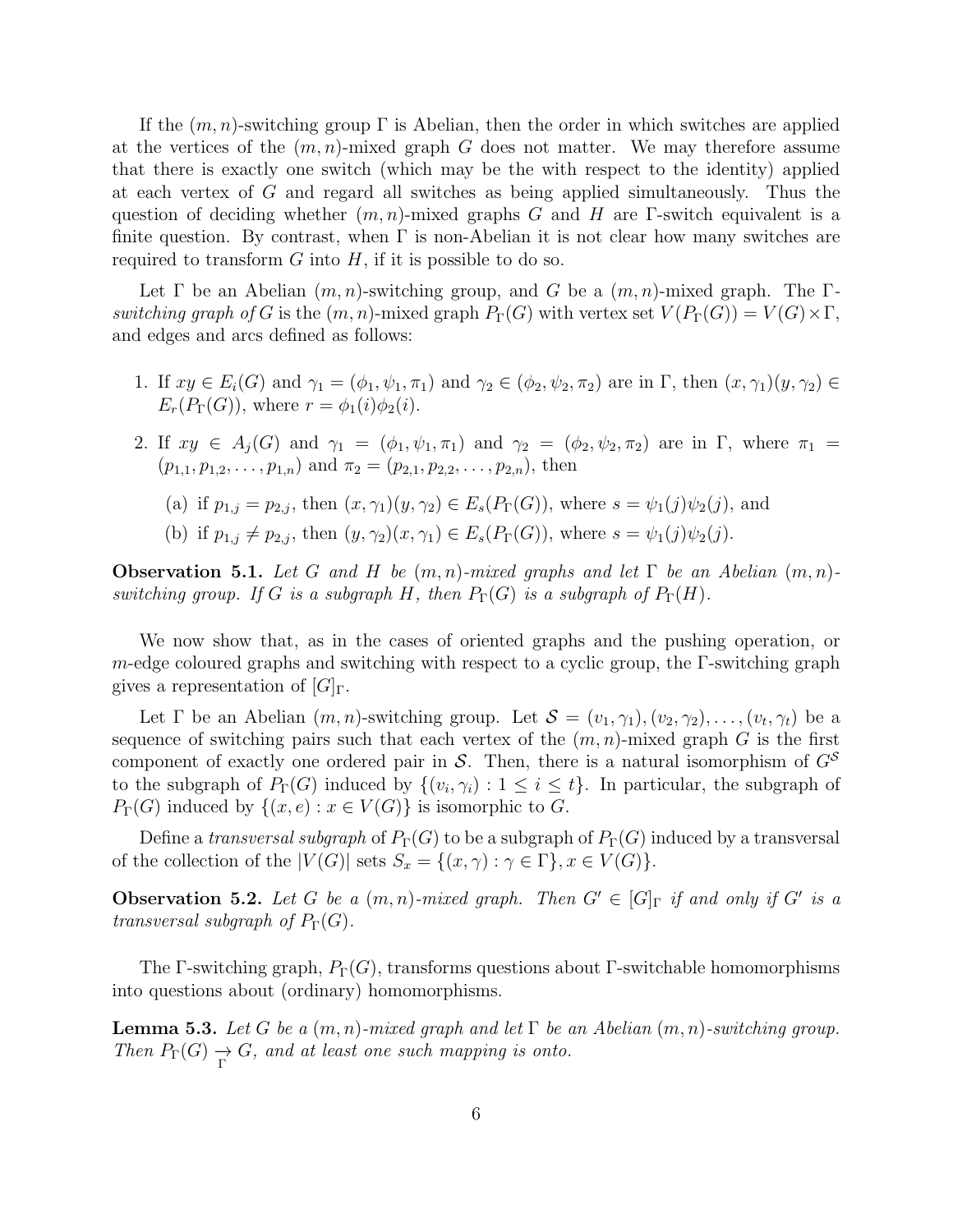*Proof.* Note that, for each  $w \in V(G)$ , the set of vertices  $S_w = \{(w, \gamma) : \gamma \in \Gamma\}$  is independent in  $P_{\Gamma}(G)$ . At each vertex  $(w, \gamma) \in V(P_{\Gamma}(G))$ , switch with respect to  $\gamma^{-1}$ .

Suppose  $xy \in E_i(G)$ . After switching, the edge  $(x, \alpha)(y, \beta)$  belongs to  $E_{\alpha \alpha^{-1} \beta \beta^{-1}(i)} = E_i$ . Thus, after switching as above, the mapping that sends all elements of  $S_w$  to w for each  $w \in V$  is an onto Γ-switchable homomorphism  $P_{\Gamma}(G) \to G$ .  $\Box$ 

A Γ-switchable isomorphism between G and H is an isomorphism  $G' \cong H$ , where  $G' \in$ [G]Γ. If some such isomorphism exists we say G *is* Γ*-switchably isomorphic to* H, and write  $G \cong_{\Gamma} H$ .

<span id="page-6-0"></span>**Lemma 5.4.** *Let*  $G$ , *and*  $H$  *be*  $(m, n)$ *-mixed graphs and let*  $\Gamma$  *be an*  $(m, n)$ *-switching group. If there are homomorphisms*  $G \to H$  *and*  $H \to G$ *, which are both onto (the relevant vertex set*), then  $G \cong_{\Gamma} H$ .

*Proof.* Let  $G' \in [G]_F$  be such that  $g: G' \to H$  is onto, and let  $H' \in [H]_F$  be such that  $h: H' \to G$  is onto. Clearly  $|V(G)| = |V(H)|$ . Thus, since g and h are onto, each edge or arc of H is the image under g of at most one edge or arc of  $G'$ , and similarly each edge or arc of G is the image under h of at most one edge or arc of  $H'$ . Therefore, the graphs *underlying*(G) and *underlying*(H) have the same number of edges. It follows that both g and h are isomorphisms.  $\Box$ 

**Theorem 5.5.** Let G and H be  $(m, n)$ -mixed graphs and let  $\Gamma$  be a  $(m, n)$ -switching group. *Then,*

- *1.*  $G \cong_{\Gamma} H$  *if and only if*  $P_{\Gamma}(G) \cong P_{\Gamma}(H)$ *;*
- <span id="page-6-1"></span>2.  $G \longrightarrow H$  *if and only if*  $P_{\Gamma}(G) \longrightarrow P_{\Gamma}(H)$ *;*
- 3.  $G \underset{\Gamma}{\to} H$  *if and only if*  $G \to P_{\Gamma}(H)$ *.*

*Proof.* We first prove statement 1. Suppose  $P_{\Gamma}(G) \cong P_{\Gamma}(H)$ . A switchable homomorphism of G onto H is obtained by composing an embedding  $G \to P_{\Gamma}(G)$ , an isomorphism  $P_{\Gamma}(G) \to P_{\Gamma}(H)$ , and an onto homomorphism  $P_{\Gamma}(H) \to H$ . Similarly, there is a switchable homomorphism of H onto G. Lemma [5.4](#page-6-0) now implies that  $G \cong_{\Gamma} H$ .

For the proof of the converse, suppose  $G \cong_{\Gamma} H$ . Then there exists a sequence  $S =$  $(v_1, \gamma_1), (v_2, \gamma_2), \ldots, (v_t, \gamma_t)$  of switching pairs such that each vertex of the  $(m, n)$ -mixed graph G is the first component of exactly one ordered pair in S and  $G^S \cong H$ .

Define  $f: V(P_{\Gamma}(G)) \to V(P_{\Gamma}(H))$  by  $f((v_i, \alpha)) = (v_i, \alpha \gamma_i^{-1})$ . Then f is a bijection. Since  $P_{\Gamma}(G)$  and  $P_{\Gamma}(H)$  have the same number of edges, it suffices to prove that f is a homomorphism.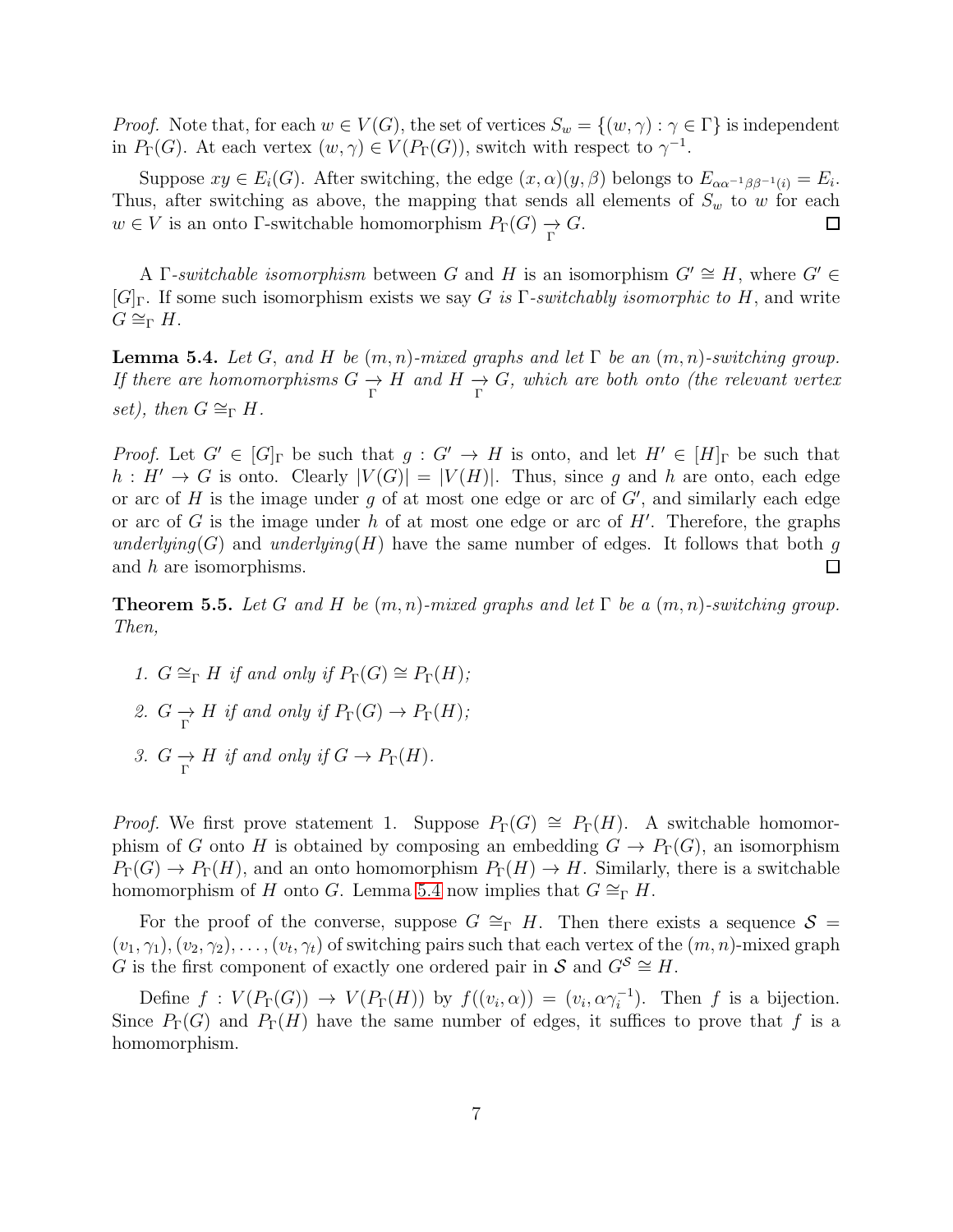Suppose first that  $(v_j, \alpha)(v_k, \beta) \in E_i(P_\Gamma(G))$ . Then  $v_jv_k \in E_{\alpha^{-1}\beta^{-1}(i)}(G)$ , so that  $v_jv_k \in E_{\alpha^{-1}\beta^{-1}(i)}(G)$ .  $E_{\gamma_i\gamma_j\alpha^{-1}\beta^{-1}(i)}(H)$ . Thus,  $f((v_j,\alpha))f((v_k,\beta)) = (v_j,\alpha\gamma_j^{-1})(v_k,\beta\gamma_k^{-1}) \in E_{\ell}(P_{\Gamma}(H))$ , where  $\ell = \gamma_j \gamma_k \ \alpha^{-1} \beta^{-1} \alpha \gamma_j^{-1} \beta \gamma_k^{-1}(i) = i.$ 

The argument is similar (though notationally more cumbersome) when  $(v_j, \alpha)(v_k, \beta) \in$  $A_i(P_{\Gamma}(G))$ . This completes the proof of statement 1.

We now prove statement 2. Suppose  $G \to H$ , and let  $G' \in [G]_{\Gamma}$  be such that there is a homomorphism  $g: G' \to H$ . Since  $P_{\Gamma}(G) \cong P_{\Gamma}(G')$  by statement 1, it is enough to show  $P_{\Gamma}(G') \to P_{\Gamma}(H)$ . Define  $f: V(P_{\Gamma}(G')) \to V(P_{\Gamma}(H))$  by  $f((w, \phi)) = (g(w), \phi)$ .

Suppose  $(u, \alpha)(v, \beta) \in E_j(P_{\Gamma}(G'))$ . Then  $uv \in E_i(G')$ , where  $i = \alpha^{-1}\beta^{-1}(j)$ . Since g is a homomorphism,  $g(u)g(v) \in E_i(H)$ . Thus,  $f((u, \alpha))f((v, \beta)) \in E_i(P_{\Gamma}(H))$ .

The argument is the same when  $(u, \alpha)(v, \beta) \in A_j(P_{\Gamma}(G'))$ .

For the proof of the converse, suppose  $P_{\Gamma}(G) \to P_{\Gamma}(H)$ . Then, since  $G \to P_{\Gamma}(G)$  and  $P_{\Gamma}(H) \to H$ , we have  $G \to H$  by Proposition [4.3.](#page-3-1)

We now prove statement 3. Suppose  $G \to H$ . Then, by statement 2,  $P_{\Gamma}(G) \to P_{\Gamma}(H)$ . The inclusion map gives  $G \to P_{\Gamma}(G)$ , so by Proposition [4.3,](#page-3-1) we have  $G \to P_{\Gamma}(H)$ .

For the proof of the converse, suppose  $G \to P_{\Gamma}(H)$ . By Lemma [5.3,](#page-5-0)  $P_{\Gamma}(H) \to H$ . The statement now follows from Observation [4.2](#page-3-0) and Proposition [4.3.](#page-3-1)  $\Box$ 

# 6 Switchable cores

A (m, n)-mixed graph is a Γ*-switchable core* if it admits no Γ-switchable homomorphism to a proper subgraph. When G is a  $(1, 0)$ -mixed graph (i.e. a graph) or  $(0, 1)$ -mixed graph (i.e., a digraph), the definition coincides with the usual definition of the core of a graph.

As in the previous section, for Abelian  $(m, n)$ -switching groups  $\Gamma$  we transform the problem of whether a graph is a Γ-switchable core into a problem that does not involve switching. The  $(m, n)$ -mixed graph  $P_{\Gamma}(G)$  is not in itself sufficient to accomplish this, but a special subgraph of  $P_{\Gamma}(G)$  suffices. The development below follows results implicit in [\[3\]](#page-12-2) for medge-coloured graphs and switching with respect to cyclic groups.

For each vertex  $x \in G$ , define an equivalence relation  $\equiv_x$  on  $\Gamma$  by  $\gamma_1 = (\phi_1, \psi_1, \pi_1) \equiv_x$  $\gamma_2 = (\phi_2, \psi_2, \pi_2)$  if and only if

- 1.  $\phi_1(f) = \phi_2(f)$  for every edge f incident with x,
- 2.  $\psi_1(a) = \psi_2(a)$  for every arc a incident with x, and
- 3.  $\pi_1 = \pi_2$ .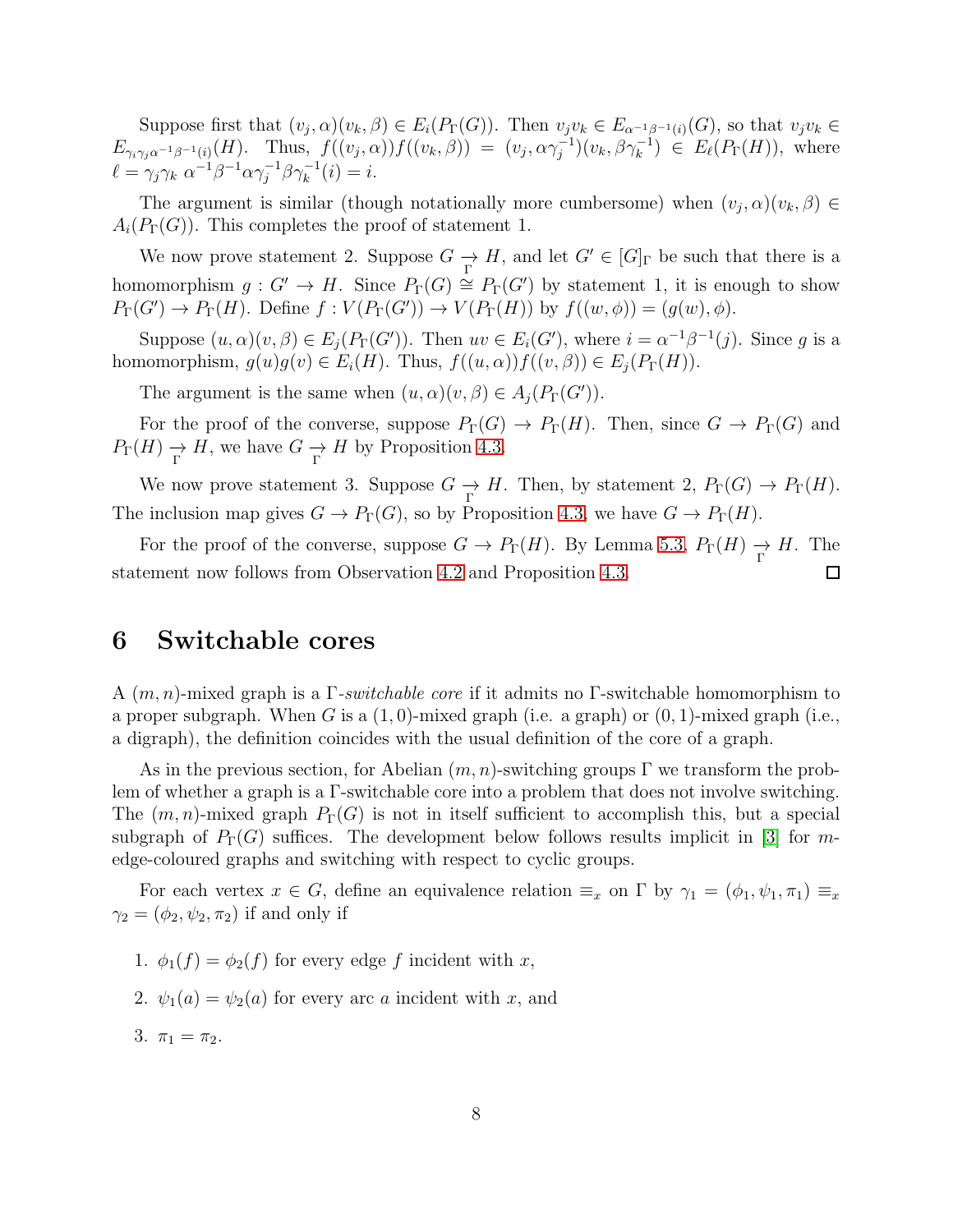Let G be an  $(m, n)$ -mixed graph. The  $(m, n)$ -mixed graph  $S_{\Gamma}(G)$  is obtained from  $P_{\Gamma}(G)$ by identifying vertices  $(x, \gamma_1)$  and  $(x, \gamma_2)$  whenever  $\gamma_1 \equiv_x \gamma_2$  (note: necessarily the same x). Then  $S_{\Gamma}(G)$  is a transversal subgraph of  $P_{\Gamma}(G)$ . Further, the mapping just defined is a homomorphism. A  $(m, n)$ -mixed graph H is a *retract* of a  $(m, n)$ -mixed graph G if it is an induced subgraph of G and there is a homomorphism  $G \to H$  that maps each vertex of H to itself.

**Theorem 6.1.** Let G be a  $(m, n)$ -mixed graph, and  $\Gamma$  be an Abelian  $(m, n)$ -switching group. *Then*  $S_{\Gamma}(G)$  *is a retract of*  $P_{\Gamma}(G)$ *.* 

*Proof.* Let  $r: V(P_{\Gamma}(G)) \to V(S_{\Gamma}(G))$  be defined by  $r((x, \alpha)) = [\alpha]_{\equiv_x}$ . If  $(x, \alpha)(y, \beta) \in$  $E_i(P_\Gamma(G))$ , then by the definitions of  $S_\Gamma(G)$  and the relations  $\equiv_x$  we have  $[\alpha]_{\equiv_x}[\beta]_{\equiv_y} \in$  $E_i(S_\Gamma(G))$ . The argument is the same when  $(x, \alpha)(y, \beta) \in A_i(P_\Gamma(G))$ .

The results of the previous section can be seen to hold using  $S_{\Gamma}$  in place of  $P_{\Gamma}$ . We have chosen not to do so because the latter  $(m, n)$ -mixed graph is conceptually easier to work with. The  $(m, n)$ -mixed graph  $S_{\Gamma}$  is useful in determining the complexity of deciding whether a given  $(m, n)$ -mixed graph is a Γ-switchable core.

Welzl [\[13\]](#page-12-7) and Fellner [\[5\]](#page-12-8) independently proved that every graph G has a unique induced subgraph H which is a core and for which there is a homomorphism  $G \to H$ , where uniqueness is up to isomorphism. The same result holds for  $(m, n)$ -mixed graphs with the identical proof.

<span id="page-8-0"></span>Theorem 6.2. [\[5,](#page-12-8) [13\]](#page-12-7) *Up to isomorphism, every* (m, n)*-mixed graph* G *has a unique induced subgraph* H *which is a core and for which there is an onto homomorphism*  $G \to H$ .

This uniquely defined subgraph H in the previous theorem is called *the core of* G.

We now show that Theorem [6.2](#page-8-0) extends to Γ-switchable cores. The proof is essentially a direct translation of Welzl's proof to Γ-switchable homomorphisms.

**Theorem 6.3.** Let G be a  $(m, n)$ -mixed graph and let  $\Gamma$  be a  $(m, n)$ -switching group. Up to Γ*-switchable isomorphism,* G *has a unique induced subgraph* H *which is a core and for which there is an onto*  $\Gamma$ *-switchable homomorphism*  $G \longrightarrow H$ *.* 

**Proof.** Suppose  $H_1$  and  $H_2$  are both Γ-switchable cores of G. We will show that  $H_1 \cong_{\Gamma}$  $H_2$ . Since  $H_1$  is a Γ-switchable core of G, and  $H_2$  is an induced subgraph of G, there is a homomorphism  $H_2 \to G$  and a  $\Gamma$ -switchable homomorphism  $G \to H_1$ . Thus, there exists a Γ-switchable homomorphism  $f: H_2 \to H_1$  and, similarly, a Γ-switchable homomorphism  $g: H_1 \to H_2$ . Composing f and g gives Γ-switchable homomorphisms  $H_2 \to H_2$  and  $H_1 \rightarrow H_1$ , both of which must be onto by the definition of a  $\Gamma$ -switchable core. Therefore f and g are both onto. The result now follows from Lemma [5.4.](#page-6-0)  $\Box$ 

This uniquely defined subgraph H in the previous theorem is called *the* Γ*-switchable core of* G.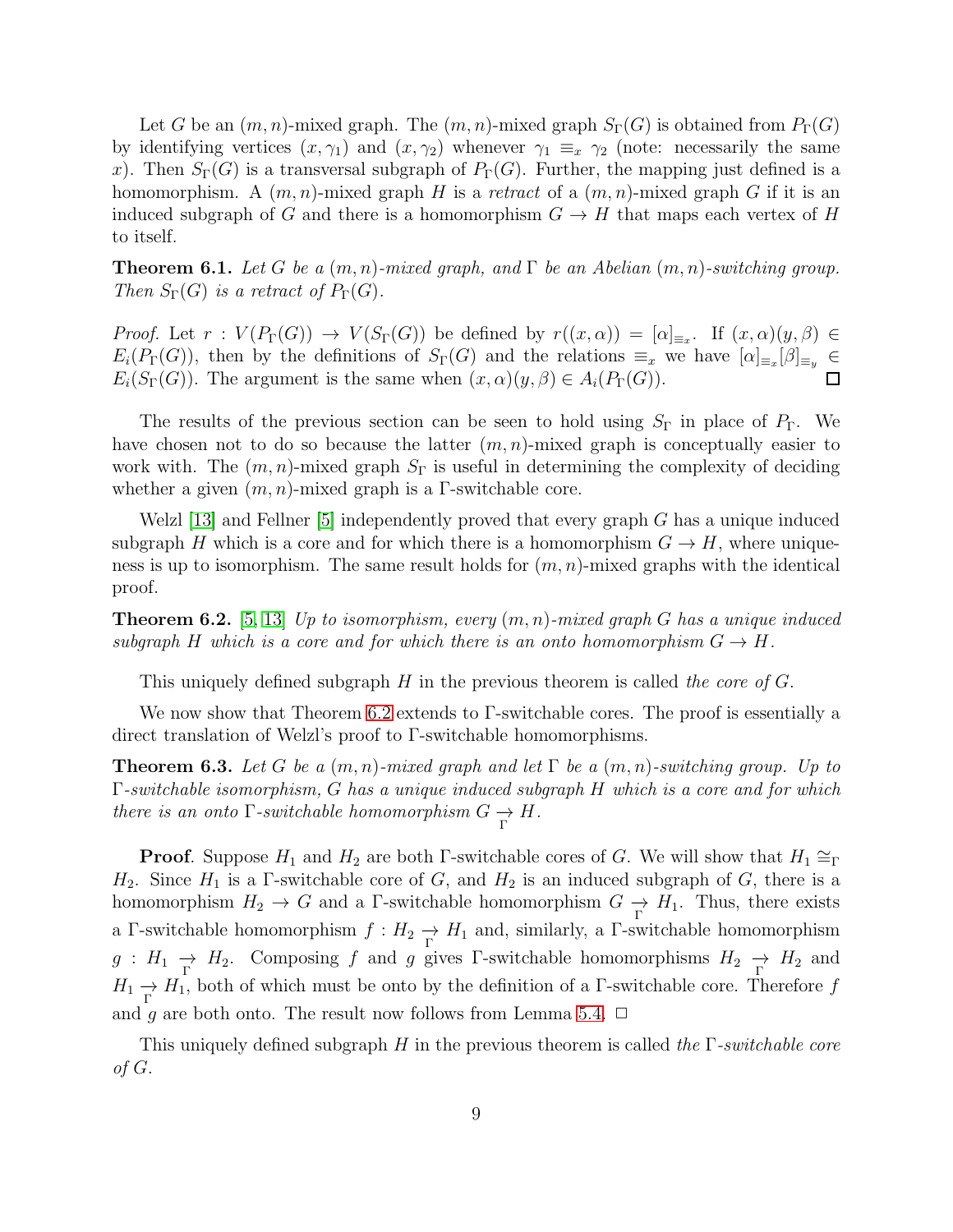Theorem 6.4. *Let* G *be a* (m, n)*-mixed graph and let* Γ *be an Abelian* (m, n)*-switching group. Then* G *is a*  $\Gamma$ -switchable core if and only if  $S_{\Gamma}(G)$  is a core.

**Proof.** Suppose G is not a  $\Gamma$ -switchable core. Then there exists a proper subgraph H of G such that  $G \to H$ . Therefore  $S_{\Gamma}(G) \to S_{\Gamma}(H)$  (as  $S_{\gamma}(G) \to P_{\Gamma}(G) \to P_{\Gamma}(H) \to S_{\Gamma}(H)$ ). Since  $S_{\Gamma}(H)$  is a proper subgraph of  $S_{\Gamma}(G)$ , it follows that  $S_{\Gamma}(G)$  is not a core.

Now suppose  $S_{\Gamma}(G)$  is not a core. Then it admits a homomorphism, f, to a proper subgraph. Note that the vertices of  $S_{\Gamma}(G)$  can be regarded as ordered pairs  $(v, \gamma)$ , where  $v \in V(G)$  and  $\gamma \in \Gamma$ , rather than as equivalence classes of such ordered pairs; for notational convenience we write  $(v, \gamma)$  instead of  $[(v, \pi)]_{\equiv_v}$ .

Let S' be the  $(m, n)$ -mixed graph obtained from  $S_{\Gamma}(G)$  by switching at each vertex  $(v, \gamma)$  with respect to  $\gamma^{-1}$ . By definition of  $S_{\Gamma}(G)$ , and as in the proof of Theorem [5.5,](#page-6-1) if  $(x, \pi)(y, \rho) \in E_i(S')$  then  $xy \in E_i(G)$ . Similarly, if  $(x, \pi)(y, \rho) \in A_j(S')$ , then  $xy \in A_j(G)$ . Therefore, the function  $p: V(S') \to V(G)$  that sends  $(v, \gamma)$  to v for all  $(v, \gamma) \in V(S')$  is a homomorphism, and hence a  $\Gamma$ -switchable homomorphism  $S_{\Gamma}(G) \to G$ .

Suppose there exists a vertex  $x \in V(G)$  such that no vertex in the set  $R_x = \{(x, \pi) :$  $\pi \in \Gamma$  belongs to the range of f. Let  $h : G \to S_{\Gamma}(G)$  be the homomorphism defined by  $h(v) = (v, e)$  for all  $v \in V(G)$ . Let G' be the subgraph of  $S_{\Gamma}(G)$  induced by  $\{(v, e) : v \in$  $V(G)$ . Then  $G' \cong G$ . The restriction of the function  $p \circ f \circ h$  to  $V(G')$  is a  $\Gamma$ -switchable homomorphism of G to a proper subgraph of G, it follows that G is not a  $\Gamma$ -switchable core.

The previous implies that it suffices to show that there is a  $\Gamma$ -switchable homomorphism  $g: S_{\Gamma}(G) \to S_{\Gamma}(G)$  for which there exists a vertex  $x \in V(G)$  such that no vertex in  $R_x$ belongs to the range of  $f$ . We now show such a homomorphism exists.

Since f is a homomorphism of  $S_{\Gamma}(G)$  to a proper subgraph, there exists a vertex  $(v, \gamma)$ which is not in the range of f. We claim that  $f((v, \gamma)) \notin R_v$ . By definition of  $S_{\Gamma}(G)$  for each vertex  $(v, \pi) \in R_v \setminus \{(v, \gamma)\}\$  there exists a vertex  $(w, e)$  so that the edge or arc joining  $(w, e)$  and  $(v, \gamma)$  has a different colour or orientation (if appropriate) from the edge or arc joining  $(w, e)$  and  $(v, \pi)$ . Since f is a homomorphism, it can not map  $(v, \gamma)$  to  $(v, \pi)$  for any  $w \in V(G')$ . The claim now follows.

Let S'' be obtained from  $S_{\Gamma}(G)$  by switching at each vertex  $(v, \pi) \in R_v \setminus \{(v, \gamma)\}\$  with respect to  $\pi^{-1}\gamma$ . Then, the function  $g: V(S'') \to V(S'')$  defined by

$$
g((x,\rho)) = \begin{cases} f((x,\rho)) & (x,\rho) \notin R_v \\ f((v,\gamma)) & (x,\rho) \in R_v \end{cases}
$$

is a homomorphism, and hence a  $\Gamma$ -switchable homomorphism  $S_{\Gamma}(G) \to S_{\Gamma}(G)$ . Since no vertex in  $R_v$  is in the range of g, the proof is complete.  $\Box$ 

Hell and Ne $\acute{s}$ etřil [\[4\]](#page-12-9) proved that it is NP-complete to decide that a given graph or digraph is not a core. Applying their result to  $(m, n)$ -mixed graphs with only edges of one colour, or only arcs of one colour, has the following consequence.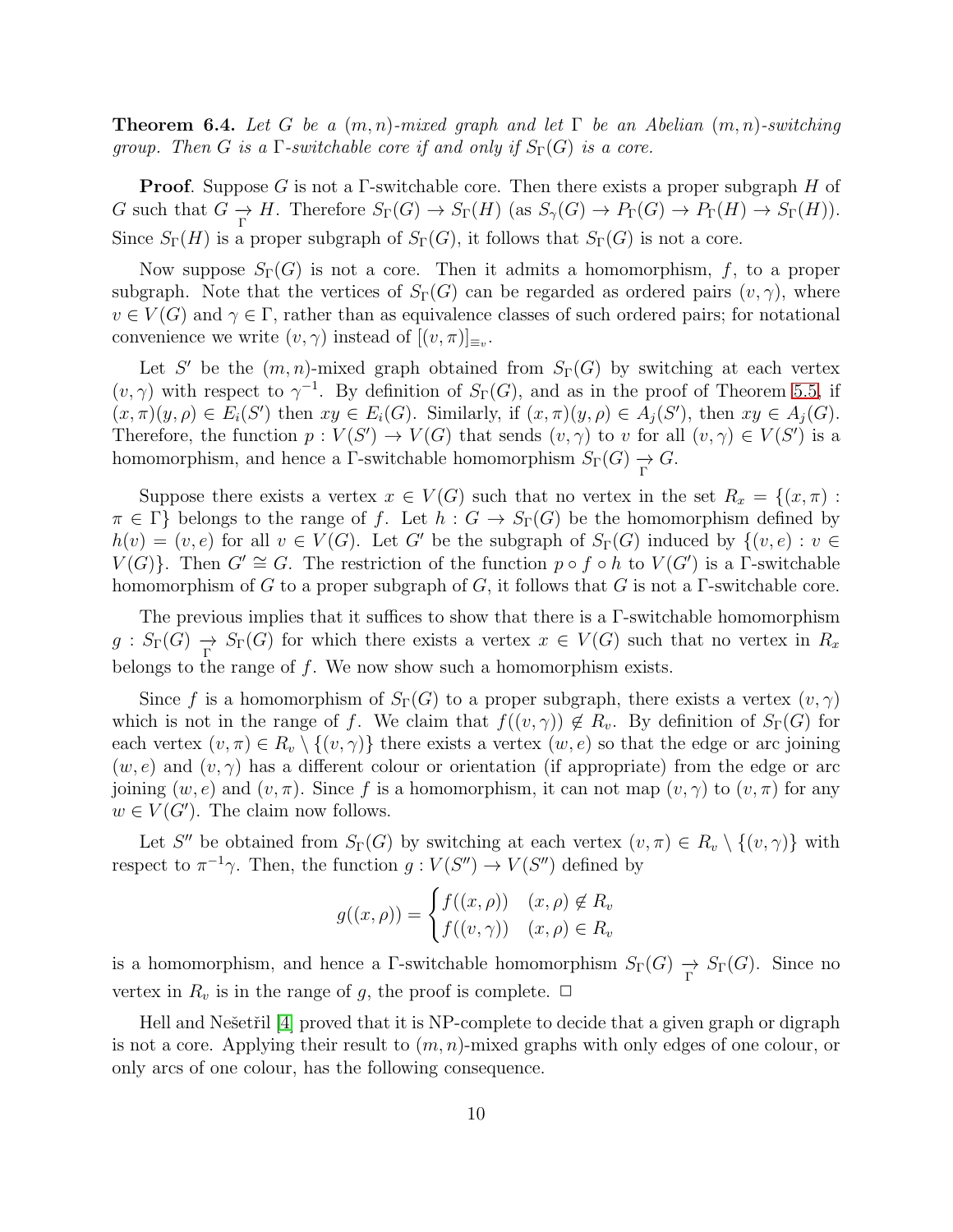Corollary 6.5. *The problem of deciding whether a given* (m, n)*-edge-coloured graph is not a core is NP-complete.*

We now determine a Γ-switchable version of the above corollary. For an arbitrary  $(m, n)$ switching group there is no guarantee that the list of the switching sequence used to transform a given  $(m, n)$ -mixed graph G to that it has a homomorphism to a proper subgraph has length polynomial in  $|V|$ , so we can prove only NP-hardness.

Theorem 6.6. *Let* G *be a* (m, n)*-mixed graph and get* Γ *be a* (m, n)*-switching group. The problem of deciding whether* G *is not a* Γ*-switchable core is NP-hard.*

**Proof.** Suppose first that  $m > 0$ . The transformation is from the problem of deciding whether a given graph H is not a core. The transformed instance is the  $(m, n)$ -mixed graph  $H'$  whose underlying graph is  $G$  and all of whose edges are the same colour. It can clearly be accomplished in polynomial time. It follows from Observation [4.1](#page-3-2) that  $H'$  is not a  $\Gamma$ switchable core if and only if  $H$  is not a core.

The proof is the same when  $m = 0$  and  $n > 0$ . The result now follows.  $\Box$ 

When the  $(m, n)$ -switching group  $\Gamma$  is Abelian, the switching sequence used to transform a given  $(m, n)$ -mixed graph G to that it has a homomorphism to a proper subgraph has length polynomial in  $|V|$ .

Corollary 6.7. *Let* Γ *be an Abelian* (m, n)*-switching group. The problem of deciding whether a given* (m, n)*-mixed graph is not a* Γ*-switchable core is NP-complete.*

# 7 Switchable colourings

We will preset a dichotomy theorem for the problem of deciding whether a given  $(m, n)$ -mixed graph is  $k$ -colourable, where  $k$  is a positive integer.

Let G be a simple graph. For any k-colouring of G, identifying the vertices assigned the same colour results in a simple graph H such that there is a homomorphism  $G \to H$ . Thus a k-colouring of G can be defined as a homomorphism of G to a (i.e. some) simple graph on k vertices. Since the existence of a homomorphism of  $G$  to  $H$  implies the existence of a homomorphism of  $G$  to any supergraph of  $H$ , an equivalent definition is that a k-colouring of G is a homomorphism  $G \to K_k$ .

Now let G be a (m, n)-mixed graph, and k be a positive integer. (Recall that *underlying*(G) is assumed to be simple.) A k-colouring of G is a homomorphism of G to a  $(m, n)$ -mixed graph H on k vertices. For the same reason as above, the underlying graph of H can be assumed to be  $K_k$ .

When G is a  $(1,0)$ -mixed graph, this notion of colouring coincides with the usual notion of graph colouring. When G is a  $(0, 1)$ -mixed graph, this notion of colouring coincides with oriented colouring (e.g. see [\[12\]](#page-12-10))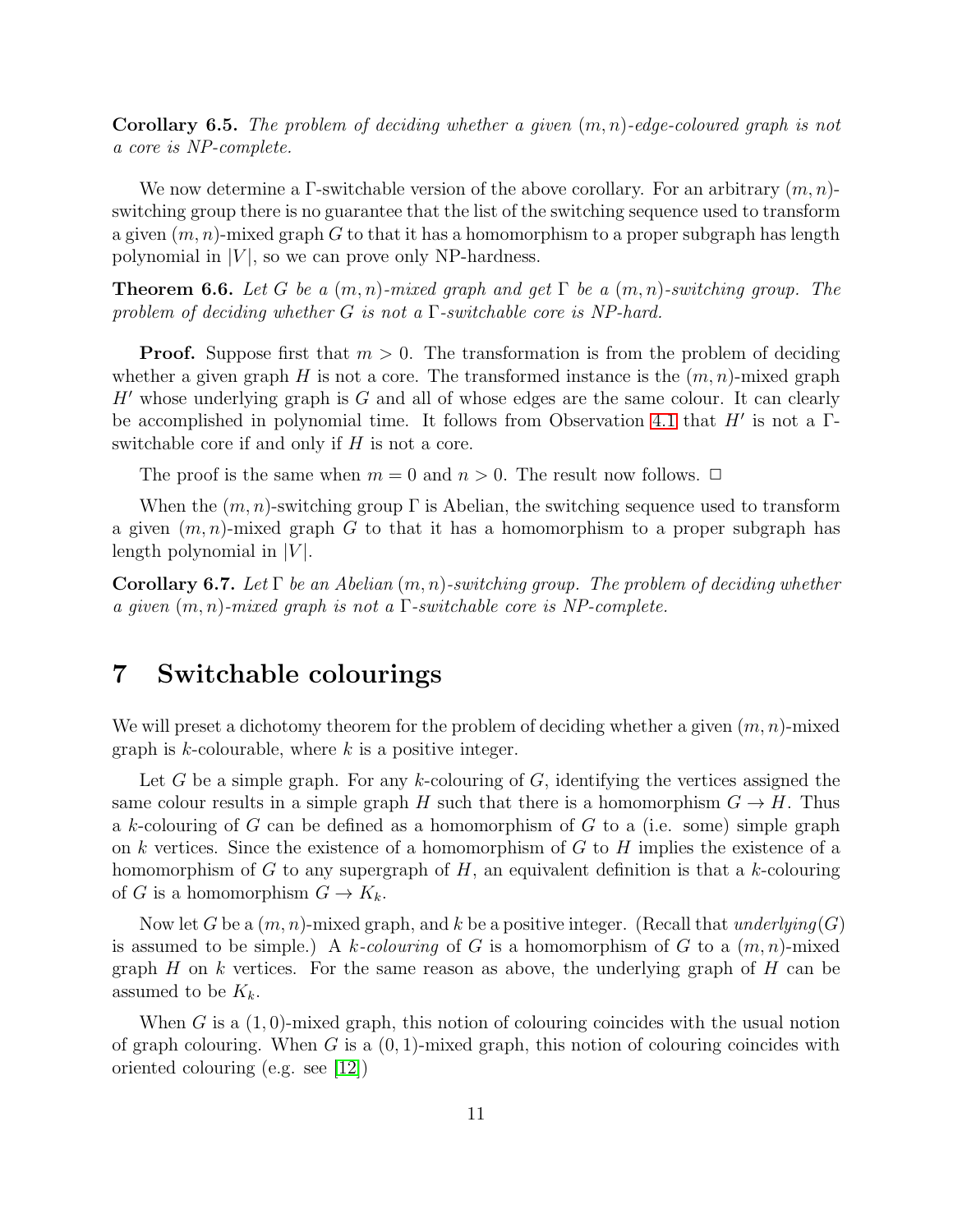If Γ is a (m, n)-switching group, then a Γ*-switchable* k*-colouring of* G is a k-colouring of some  $G' \in [G]_{\gamma}$ .

When G is a  $(m, 0)$ -mixed graph and  $\Gamma$  is a cyclic group, then  $\Gamma$ -switchable k-colouring coincides with the colourings studied in [\[2,](#page-12-11) [3\]](#page-12-2). When G is a  $(0, 1)$ -mixed graph and the group  $S_2$  reverses the orientation of arcs incident with a vertex, then  $S_2$ -switchable k-colouring coincides with a pushable k-colouring  $[8]$ . Dichotomy theorems for  $S_2$ -switchable k-colouring of  $(2, 0)$ -mixed graphs, and pushable k-colouring of  $(0, 1)$ -mixed graphs are known [\[2,](#page-12-11) [8\]](#page-12-1). In both cases the problem of deciding whether  $G$  has a k-colouring is solvable in polynomial time if G has a 2-colouring, and is NP-complete if G has no 2-colouring.

Theorem 7.1. *Let* Γ *be a Abelian* (m, n)*-switching group, and let* k *be a positive integer. The problem of deciding whether a given* (m, n)*-mixed graph* G*, has a* Γ*-switchable* k*-colouring is solvable in polynomial time if*  $k \leq 2$ . If  $m \geq 1$  and  $k \geq 3$ , then the problem of deciding *whether a given* (m, n)*-mixed graph* G*, has a* Γ*-switchable* k*-colouring is NP-complete.*

**Proof.** We first prove NP-completeness. Since  $\Gamma$  is Abelian, the problem is clearly in NP. The transformation is from k-colouring. Let the simple graph  $G$  be an instance of  $k$ colouring. The transformed instance of  $\Gamma$ -switchable k-colouring is the  $(m, n)$ -mixed graph  $G'$  with all edges of the same colour (the colour chosen is unimportant). Since a k-colouring of G corresponds to a k-colouring of  $G'$  – no switching needed – and a  $\Gamma$ -switchable k-colouring of  $G'$  corresponds to a k-colouring of *underlying*( $G'$ ) =  $G$ , the result follows.

Since a  $(m, n)$ -mixed graph G has a Γ-switchable 1-colouring if and only if it has neither edges nor arcs, it suffices to show that the problem of deciding whether a given  $(m, n)$ -mixed graph  $G$  has a  $\Gamma$ -switchable 2-colouring is solvable in polynomial time.

If G has edges and arcs, then G is not 2-colourable. Every  $G' \in [G]_{\Gamma}$  has both edges and arcs and no  $(m, n)$  mixed graph with both edges and arcs is 2-colourable. Hence either  $E(G) = \emptyset$  or  $A(G) = \emptyset$ .

If  $\Gamma$  does not act transitively on the edge or arc colours and G has edges or arcs from two different orbits, then G is not 2-colourable. Every  $G' \in [G]_{\Gamma}$  has edges or arcs from two different orbits, and no  $(m, n)$ -mixed graph with edges or arcs of different colours is 2-colourable. We may therefore assume that  $\Gamma$  acts transitively on the set of edge or arc colours (as appropriate).

Suppose first that  $A(G) = \emptyset$ . By Theorem [5.5,](#page-6-1) G has a Γ-switchable 2-colouring if and only if G has a homomorphism to  $P_{\Gamma}(H)$ , where *underlying* $(H) = K_2$  and the colour the edge of H is unimportant because  $\Gamma$  acts transitively. Since an Abelian group that acts transitively also acts regularly, each vertex of  $P_{\Gamma}(H)$  is incident with exactly one edge of each colour. It is shown in [\[1\]](#page-12-12) that the existence of a homomorphism to a  $(m, 0)$ -graph with this property can be decided in polynomial time.

When  $E(G) = \emptyset$  the argument is the same except that the vertices of H are joined by an arc of some colour. The fact that  $\Gamma$  may reverse the orientation of arcs of some colours does not matter. The essential property is that each vertex of  $P_{\Gamma}(H)$  is incident with exactly one